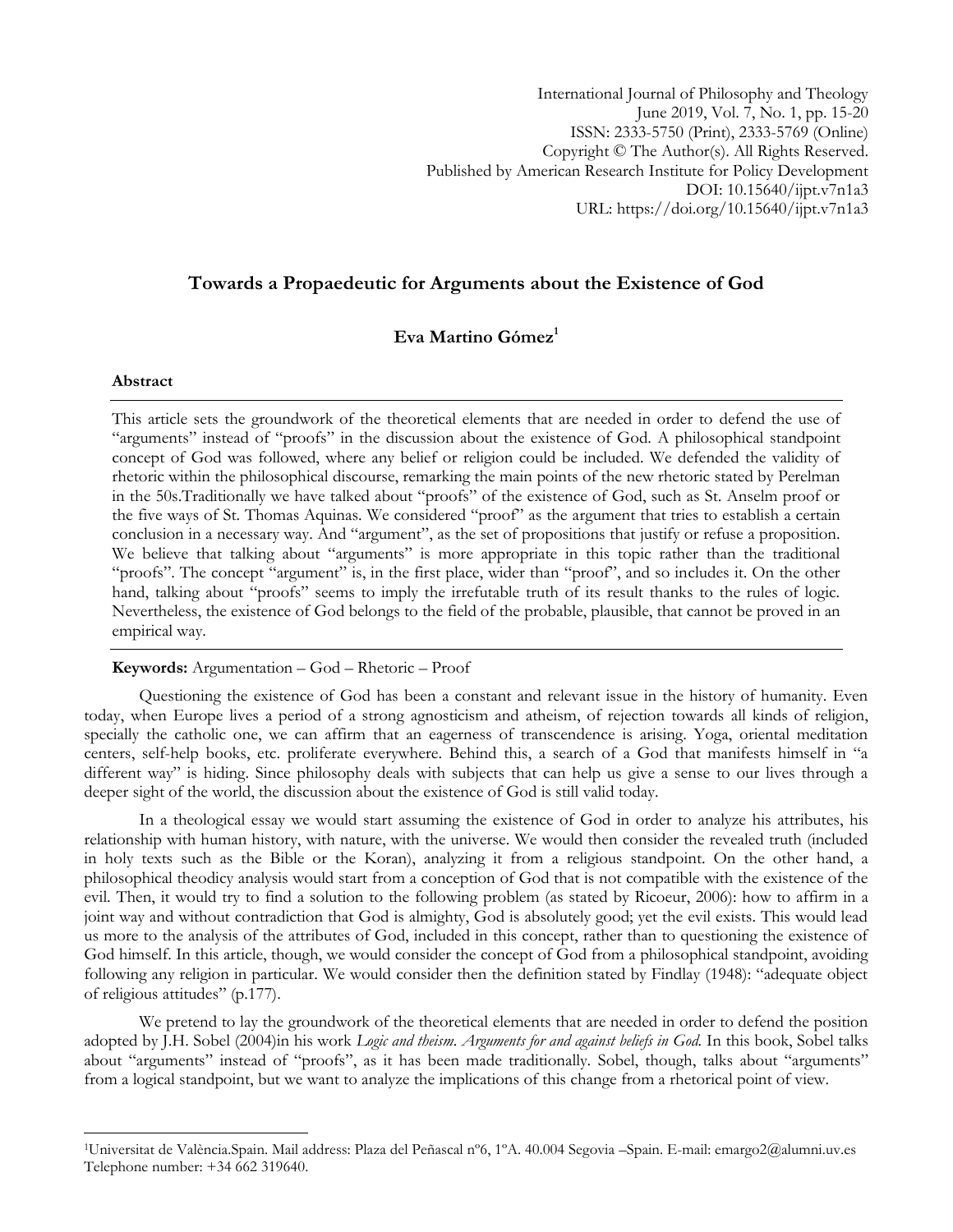In order to do this, we will start describing the traditional proofs that have been presented for the existence of God. We will then approach the concept "proof". After this, we will present the concept "argument" within the argumentation theory. We will defend the validity of rhetoric within the philosophical discourse, remarking the main points of the new rhetoric stated by Perelmanin the 50s. At this point, we will be ready to deal with the convenience of talking about "arguments" instead of "proofs" in the discourse about the existence of God.

# **1 The Proofs of the Existence of God**

Traditionally we have talked about "proofs" of the existence of God. Ferrater (1994, pp. 908-909) describes, to start with, the "traditional proofs": 1) St. Anselm proof, called "ontological" after Kant; Descartes, Malebranche, Leibniz and Hegel defended this position. 2) Proof*a posteriori,* such as the five ways of St. Thomas Aquinas.3) Proof *a priori*, defended by Duns Scotus and other authors. There are some more kinds apart from these traditional proofs, like the "proof by feeling", the "proof by tradition" and others: moral, physic-theological, teleological, cosmological, psycho-theological, etc.

### **2 The "Proof" Concept**

Ferrater (1994) establishes a relationship between "proof" and "demonstration" (pp. 810-811). In the Platonic theory, "demonstration" is almost equal to "definition": in order to prove that one thing is what it is you need to establish what the thing is. On the other hand, for Aristotle "demonstrate" is to show that something is necessary, showing its principles. Later, the scholastics adopted the thesis that a "demonstration" is an argumentation that allows extracting a conclusion from premises that are true.

In the modern age several types of demonstrations have been stated. The empiricist demonstration passes from the observation of an object to its mental idea, which represents the way how the mind reflects the presentation of something. On the other side, the rationalist demonstration is usually based in the principle-consequence relationship.

In the contemporary period, some demonstrations have been based in the classical positions or combinations of them. Others are based in a pragmatic proof theory that shows the truth of a proposition through the effects that it produces (or how reality responds to it).

In logic, "proof" is considered as the process that establishes that the conclusion is derived from the premises. In order to make a proof, some inference rules should be followed. The proof cannot be based in an "intuition" of the truth of a proposition.

Additionally, Enrique Alonso (2011, pp. 497-501) indicates the three senses that have been usually assigned in the logical tradition for the term "proof":

- 1. Proof as a derivation within a formal system. In this case, the proof consists in a finite sequence of formulas  $\leq f_1$ ,  $f_2, f_3...f_n$ >such that each of them is previously present either explicitly or it has been obtained from others already present in the sequence using a system inference rule. It is said that a formula A is derivable within a certain formal system if there is a proof  $\leq f_1, f_2, f_3...f_n$  > such that  $f_n$  is A.
- 2. Proof in a metatheoretical use. In this sense, proof is a certain kind of an argument that wants to establish the necessity of accepting a determined conclusion from some initial conditions that have been rigorously defined.
- 3. Proof in an informal sense. This refers to any kind of argument that tries to establish a certain conclusion in a necessary way. Since it wants to have a relevant similarity with the logical or mathematical proofs, it is close to what Perelman & Olbrechts-Tyteca (1969) call "quasi-logical arguments"(p. 193) that present themselves similar to formal, logical or mathematical reasonings in order to pretend certain kind of conviction. This means that this similarity is used deliberately as a rhetoric maneuver to infuse in the argument a bigger acceptability.

# **3 Argument and Argumentation**

Vega (2011) defines argument as the basic discursive unit of the argumentation, considered either as the action of arguing, either as the textual corresponding product (pp.66-68).

Argumentation can be defined, according to Van Eemeren & Grootendorst (2004):

**Argumentation** is a verbal, social, and rational activity aimed at convincing a reasonable critic of the acceptability of a standpoint by putting forward a constellation of propositions justifying or refuting the proposition expressed in the standpoint (p. 1).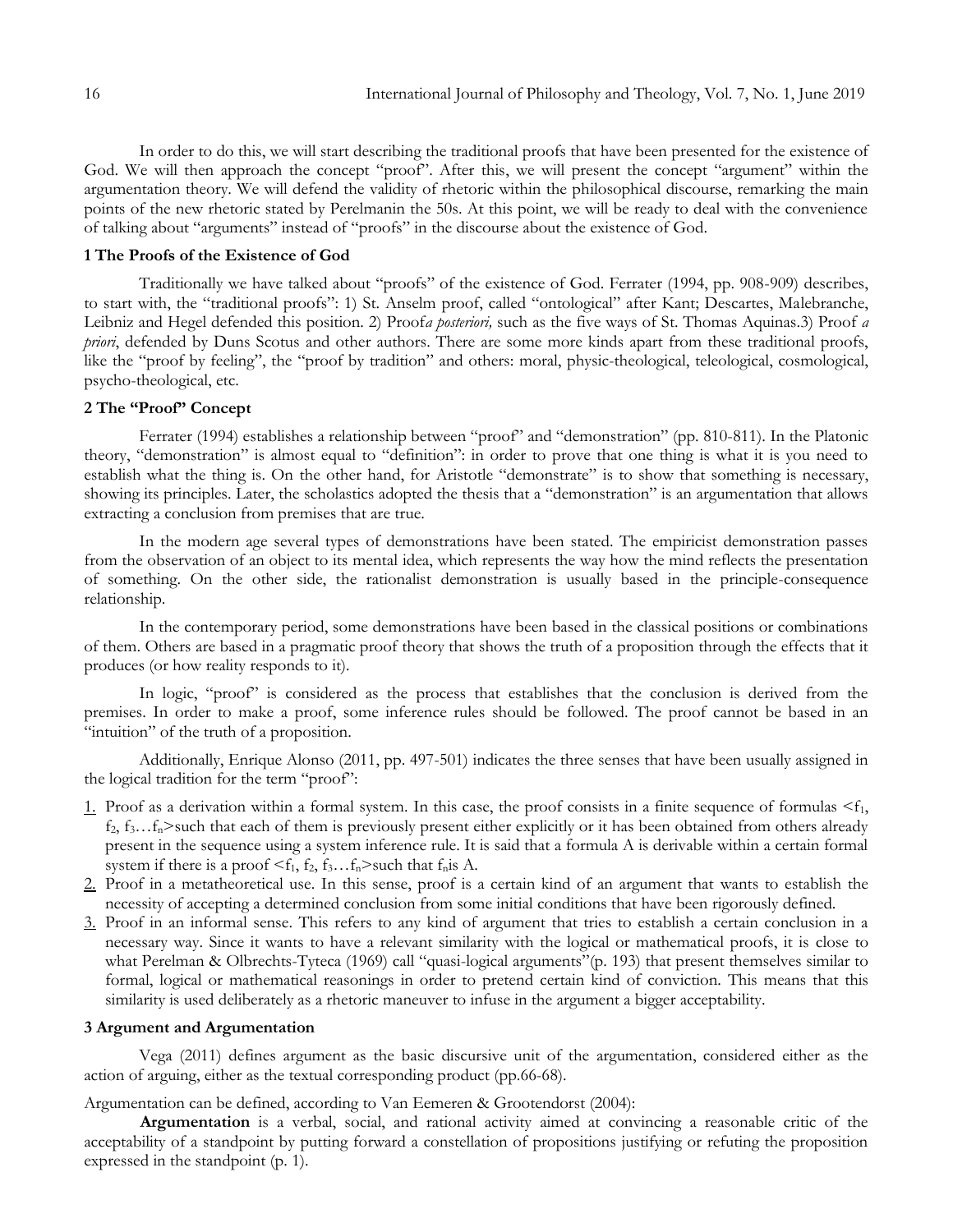On the other hand,Alcolea (2015) defines argumentation as the rhetorical process that an agent follows when he is trying to persuade or convince a co-agent, with an argument (or a set of arguments), to accept that a proposition has been justified, to adopt a certain belief or to follow a determined course of action (p.9).

Regarding the arguments, they can be logical (if they fit into a certain logical argumentative shape), rhetorical, a rhetorical figure or an argumentative scheme. The argumentative agents will use one or another depending on the goals that they want to achieve. According with the conception of rhetoric in Aristotle, its function is "to see the available means of persuasion in each case" (2007, 1355b, p.36). Logic and rhetoric are not poles apart, but aspects of the argumentative activity that require each other (see Figure 1).





(Source: Alcolea, 2015, p. 10.)

Logic pursues the validity of the arguments, the connection between premises and the conclusion of these premises (whether they are true or not). On the other side, rhetoric recognizes the value that the argumentative agent and the audience ascribe to the premises of these arguments. At the same time, dialectics introduces the dialogical character in the argumentation, searching the common adherence of the participants.So the rhetoricaldimension of a speech makes it persuasive according to its substance and shape. Logic considers its informative content (*narratio*) and its logical structure (*lógos*). Rhetoric considers what comes from affectivity (*ethos* and*páthos*), from ordination and construction (*dispositio*), from style and elocution (*elocutio*). (*Ibid*).

## **3.1 Validity of Rhetoric within the Philosophical Discourse**

Jesús González Bedoya (1989, p. 16) establishes the importance of the work done by Perelman rehabilitating rhetoric in the 20th century from the marginalization that it suffered in the Modern Age, marked by the hegemony of rationalism.

## **3.2Perelman's New Rhetoric**

According to González Bedoya, the new rhetoric consists in a theory of argumentation that is a complement of the theory of demonstration in formal logic. Science is based in theoretical reason, usescategories such as true and evidence and usually follows a demonstrative method. On the other hand, rhetoric, dialectics and philosophy are more based in practical reason, using, instead, categories such as plausible and reasonable decision, along with an argumentative and justifying method. (*Ibid,* p.17).

González Bedoya (*Ibid,* p. 24) remarks that for Perelman"s argumentation theory is more important the adherence of the audience to the arguments, than the kind of propositions that have been used. According to Perelman &Olbrechts-Tyteca (1969): "it is in terms of an audience that an argumentation develops" (p. 5).

At this point, we"ll consider briefly the framework of argumentation defined by Perelman &Olbrechts-Tyteca(1969, pp. 11-62).

#### **3.2.1 Demonstration and argumentation.**

[In modern logic] when the demonstration of a proposition is in question, it is sufficient to indicate the processes by means of which the proposition can be obtained as the final expression of a deductive series, which had its first elements provided by the constructor of the axiomatic system within which the demonstration is accomplished.[…]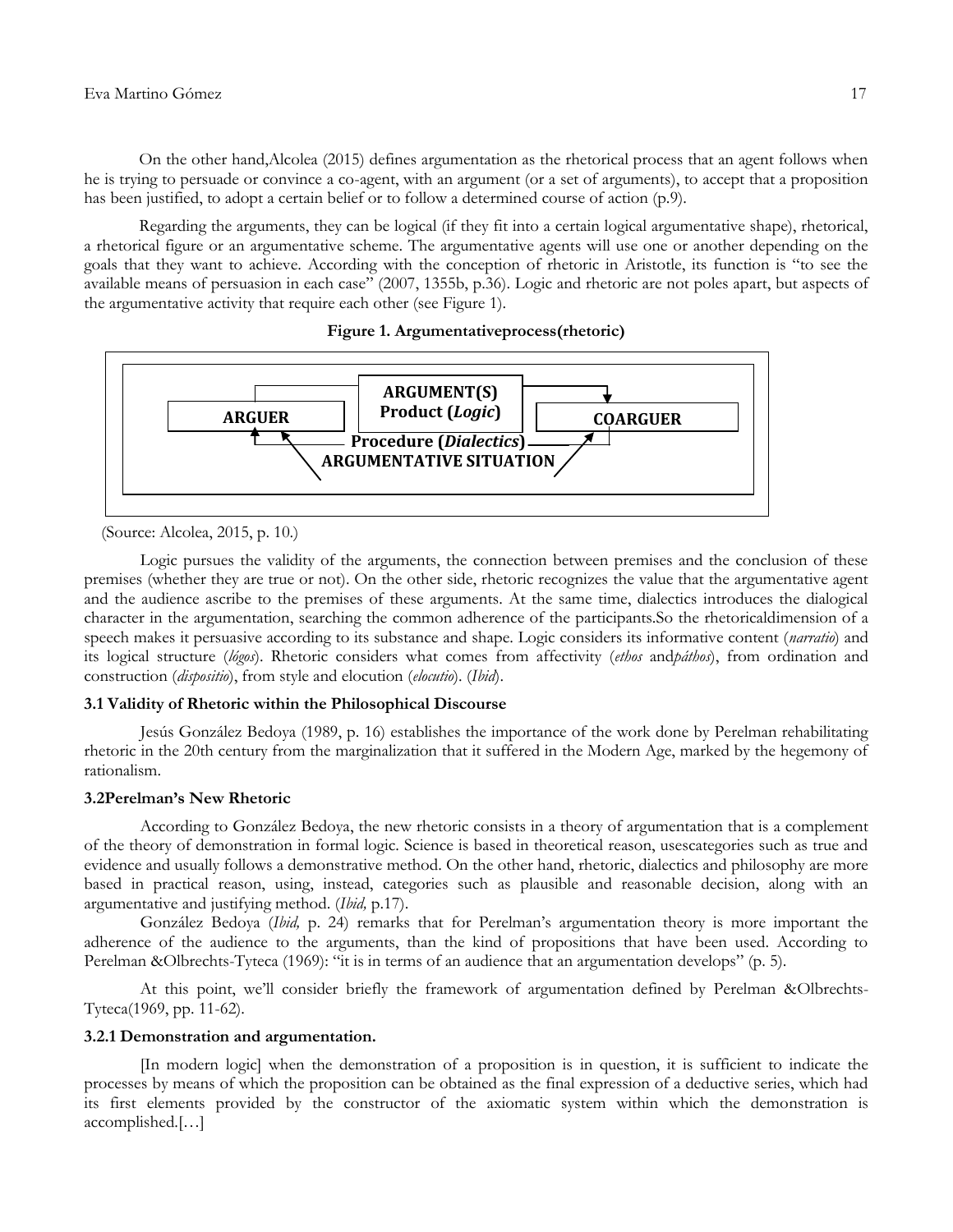But when it is a question of arguing, of using discourse to influence the intensity of an audience"s adherence to certain theses, it is no longer possible to neglect completely, as irrelevancies, the psychological and social conditions in the absence of which argumentation would be pointless and without result. For *all argumentation aims at gaining the adherence of minds, and, by this very fact, assumes the existence of an intellectual contact*(Perelman &Olbrechts-Tyteca, 1969, p. 14).

### **3.2.2 The contact of minds.**

It"s indispensable in argumentation the existence of a common language. Social life pattern leads to an implicit agreement of the rules that establish how a conversation should start. So we must attribute a value to the adherence of the audience and its consent. To Perelman & Olbrechts-Tyteca (1969) "by listening to someone we display a willingness to eventually accept his point of view" (p. 17).

#### **3.2.3 The speaker and his audience.**

Perelman & Olbrechts-Tyteca(1969)remark that "for argumentation to develop there must be some attention paid to it by those to whom it is directed" (p. 18).This contact between the speaker and the audience must happen in the conditions prior to the argumentation, as well as in all its development. Perelman&Olbrechts-Tyteca(1969) define the audience, "for the purposes of rhetoric, as *the ensemble of those whom the speaker wishes to influence by his argumentation*" (p. 19).

## **3.2.4 The audience as a construction of the speaker.**

Perelman & Olbrechts-Tyteca (1969) affirm that "knowledge of those one wishes to win over is a condition preliminary to all effectual argumentation" (p. 20).This includes descriptions of psychological nature (due to differences in character, age, cultural level, etc.) as well as social ones, since the opinions of a man depend to a large degree on his social environment characterized by some dominant opinions.

## **3.2.5 Adaptation of the speaker to the audience.**

At his point, Perelman & Olbrechts-Tyteca(1969) remark:

In argumentation, the important thing is not knowing what the speaker regards as true or important, but knowing the views of those he is addressing. […] It is indeed the audience which has the major role in determining the quality of argument and the behaviour of orators. (pp. 23-24).

#### **3.2.6 Persuading and convincing.**

According to Alcolea (2015), conviction can be considered the superior limit of persuasion, since an agent that has been convinced is also persuaded. Nevertheless, the opposite might not be true, since a persuaded agent can afterwards be discouraged from what he had been previously persuaded (p. 9).Cattani&Alcolea (2011) define the difference between persuasion and conviction: "convincing somebody means to induce a rational assent (after provoking understanding), whereas persuading means to achieve that something is believed or something is done" (p. 450).

### **3.2.7 The effects of argumentation.**

According to Perelman & Olbrechts-Tyteca (1969):

The goal of all argumentation, as we have said before, is to create or increase the adherence of minds to the theses presented for their assent. An efficacious argument is one which succeeds in increasing this intensity of adherence among those who hear it in such a way as to set in motion the intended action(a positive action or an abstention from action) or at least in creating in the hearers a willingness to act which will appear at the right moment (p. 45).

#### **4 Proofs or Arguments in the Discussion about the Existence of God?**

Summarizing, we will consider "proof" in the sense defined by Enrique Alonso (2011): "any kind of argument that tries to establish a certain conclusion in a necessary way" (p.501). On the other hand, we will understand "argument" as the product of the argumentation process, as Alcolea affirms (2015):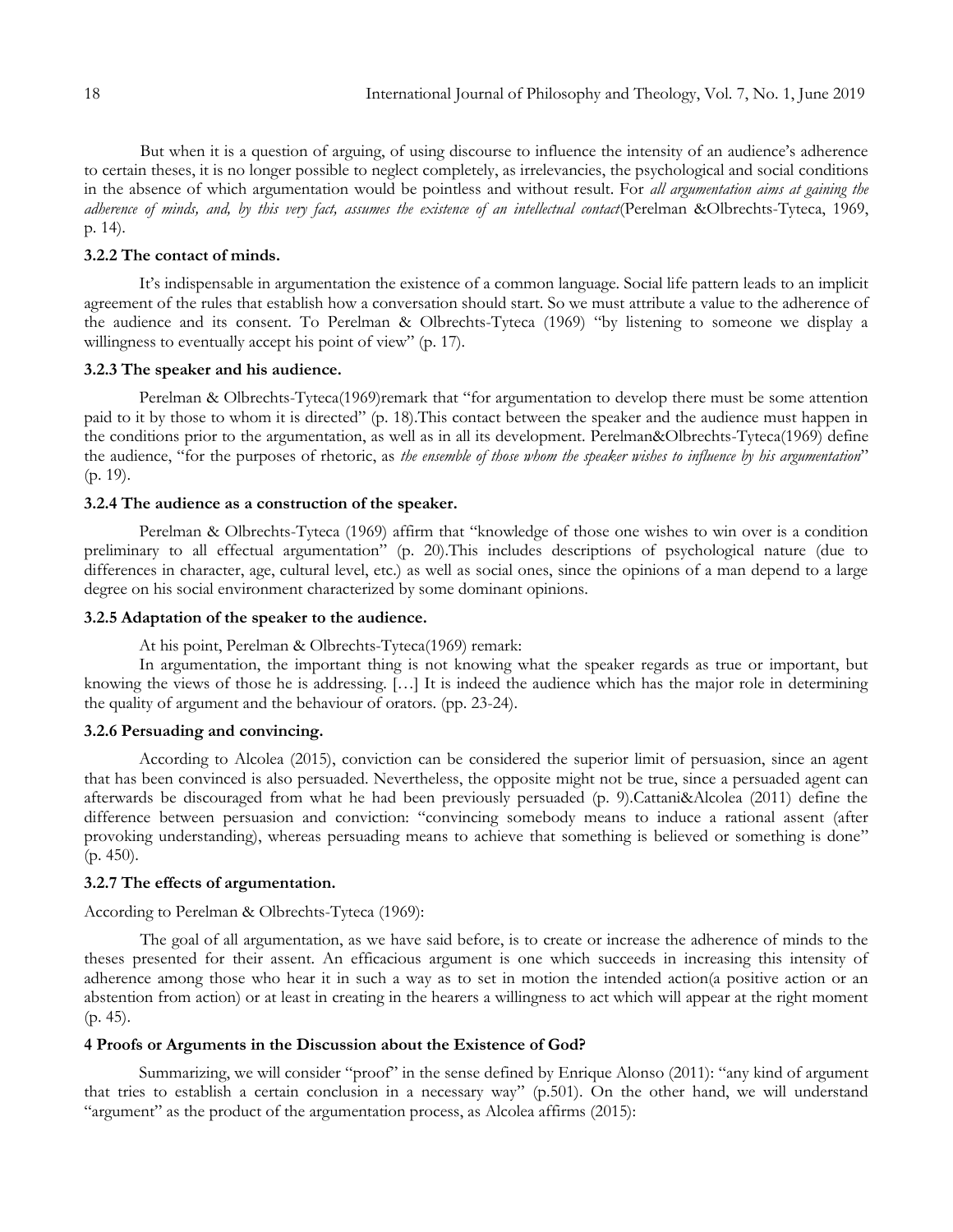"An *argument* could be the kind of reasons that are offered to support certain ideas or thesis, or the set of propositions that justify or refuse a proposition*.* At the same time this would bethe product of the process that could be called *argumentation*."(pp. 8-9).This last one can be defined, in a pragma-dialectical approach (cfr. Van Eemeren & Grootendorst, 2004) as:

**Argumentation** is a verbal, social, and rational activity aimed at convincing a reasonable critic of the acceptability of a standpoint by putting forward a constellation of propositions justifying or refuting the proposition expressed in the standpoint (p. 1).

We must consider that, as shown in figure 2, any demonstration is a proof, but the opposite is not always true. Similarly, any proof is an argument, but an argument is not always a proof.



**Figure 2: Own elaboration, taken from a private conversation with J. Alcolea (May 2nd, 2019).**

As we have previously said, according to Perelman & Olbrechts-Tyteca (1969, p.14), in order to demonstrate a proposition in formal logic, it must be stated the steps that have been followed in a deductive series in order to obtain it, following the rules of logic. But in order to argue it is also necessary to consider the psychological and social conditions that affect the opinion of the individuals that form the audience to whom the argumentation is directed.

At this point, we are ready to consider which term ("proof" or "argument") is more accurate for talking about the existence of God. We believe that talking about "arguments" is more appropriate in this topic rather than the traditional "proofs". The concept "argument" is, in the first place, wider than "proof", and so includes it. On the other hand, talking about "proofs" seems to imply the irrefutable truth of its result thanks to the rules of logic. Nevertheless, the existence of God belongs to the field of the probable, plausible, that cannot be proved in an empirical way. In the theory of argumentation, the speaker provides arguments that can only get to be probable, reasonable, preferable and so he adapts his discourse to the audience he is addressing to, so it can accept, or not, in a responsible and shared way, the arguments that have been presented. This way, we can get over the limitation that Descartes set to reason to the field of logic and mathematics; a vision of science based only in evidences, in necessary and true premises, in rational and irrefutable proofs.

Talking about "arguments", according to the new rhetoric stated by Perelman, the speaker is showing the audience that he believes that truth can be achieved through the discussion and contrast of opinions.This is especially important when we talk about the existence of God, since it allows us to overcome the strictness that traditionally has been used to impose the faith, and the opposite reaction that has followed, of rejecting even the possibility of talking about this topic.

Changing "proofs" into "arguments" implies to overcome a scientific vision based in theoretical reason, on the categories of truth and evidence. And it leads us to a philosophical approach, including categories such as plausible and reasonable decision, based on an argumentative and justificatory method.

Finally, argumentation not only aims to justify but also to persuade, triggering a change in the audience. It considers, then, psychological and social factors that determine the cognitive environment within which the argumentation takes place. This dimension is missing in the traditional proofs about the existence of God. Sobel (2004) introduces the concept "arguments" for the existence of God in a logical way, analyzing the weaknesses of the connection between the premises and the conclusion. He does not consider "argument" in the sense provided in this article, but he opened a door that can help us introduce a rhetorical analysis in this discussion. An argumentation that strictly follows the rules of logic might not be enough for the audience to accept it.